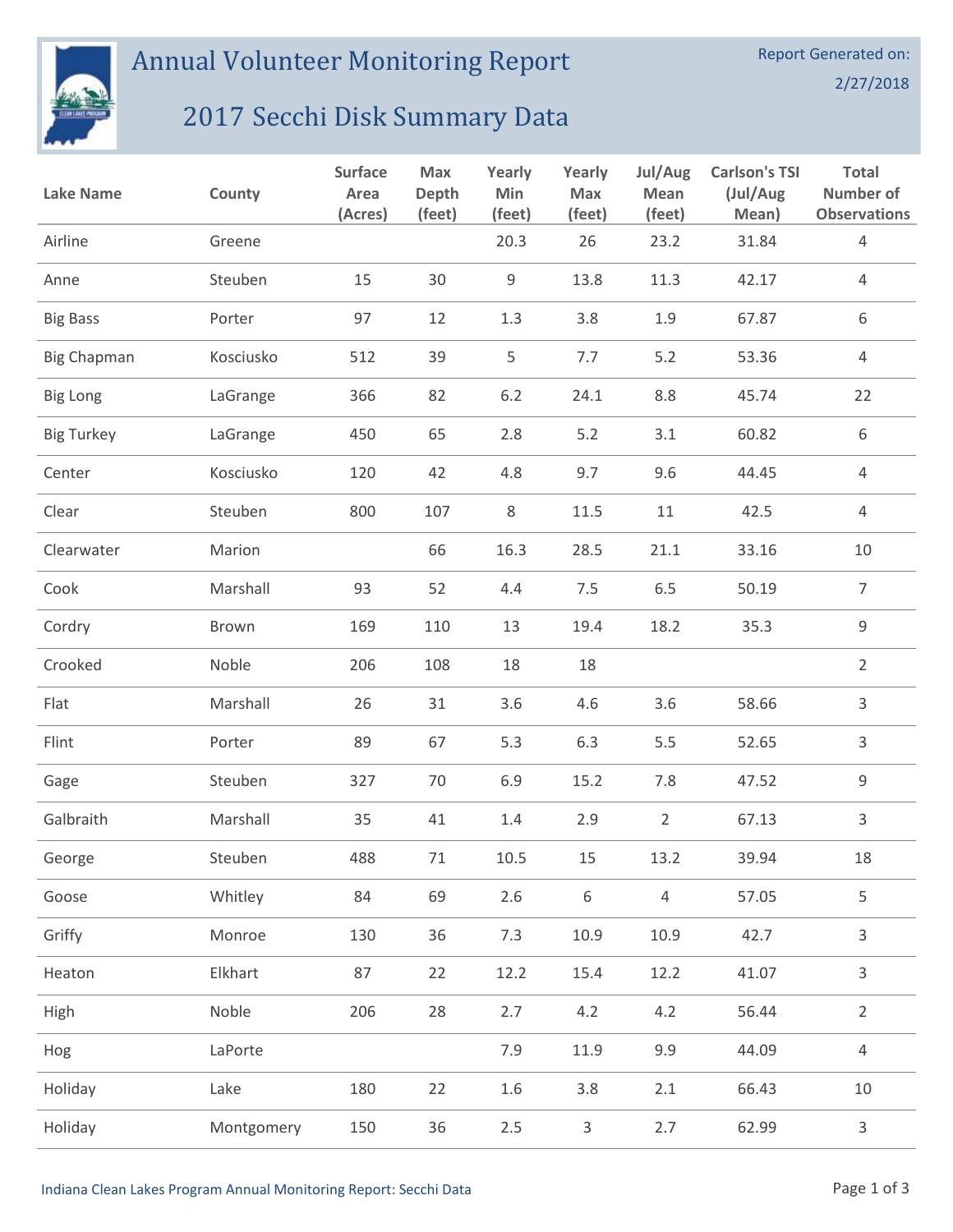| <b>Lake Name</b>  | County    | <b>Surface</b><br>Area<br>(Acres) | Max<br>Depth<br>(feet) | Yearly<br>Min<br>(feet) | Yearly<br><b>Max</b><br>(feet) | Jul/Aug<br>Mean<br>(feet) | <b>Carlson's TSI</b><br>(Jul/Aug<br>Mean) | <b>Total</b><br>Number of<br><b>Observations</b> |
|-------------------|-----------|-----------------------------------|------------------------|-------------------------|--------------------------------|---------------------------|-------------------------------------------|--------------------------------------------------|
| Indiana           | Elkhart   | 122                               | 68                     | 7.4                     | 20.4                           | 8.7                       | 45.88                                     | 13                                               |
| Irish             | Kosciusko | 187                               | 34                     | 3.1                     | 11                             | 4                         | 57.33                                     | 4                                                |
| James             | Kosciusko | 282                               | 63                     | 6.1                     | 9.1                            | 7.2                       | 48.57                                     | $\overline{4}$                                   |
| James             | Steuben   | 1034                              | 86                     | 8.5                     | 12.9                           | 9                         | 45.46                                     | $\overline{4}$                                   |
| Knapp             | Noble     | 88                                | 59                     | 3.4                     | 12.2                           | 4.9                       | 54.32                                     | 16                                               |
| Koontz            | Starke    | 346                               | 31                     | 2.4                     | 11.2                           | 2.5                       | 63.92                                     | $\mathsf 9$                                      |
| Lake of the Woods | Marshall  | 416                               | 48                     | 3                       | 13                             | 3                         | 61.29                                     | $\mathsf{3}$                                     |
| Lamb              | Johnson   | 95                                | 42                     | $\overline{2}$          | 7.5                            | 5.6                       | 52.36                                     | 16                                               |
| Little Chapman    | Kosciusko | 177                               | 31                     | 2.6                     | 6.6                            | 2.8                       | 62.03                                     | $\overline{4}$                                   |
| Little Crooked    | Whitley   | 11                                | 50                     | 5                       | 6                              |                           |                                           | $\overline{2}$                                   |
| Little Turkey     | LaGrange  | 135                               | 30                     | 3                       | 7.2                            | 3.8                       | 57.88                                     | $\overline{4}$                                   |
| Long              | Porter    | 65                                | 27                     | 7.21                    | 9.7                            | 7.8                       | 47.51                                     | 3                                                |
| Loomis            | Porter    | 62                                | 55                     | 5.33                    | 6.2                            | 5.4                       | 52.78                                     | 3                                                |
| Lost              | Marshall  | 416                               | 48                     | 4.1                     | 4.6                            | 4.3                       | 56.21                                     | 4                                                |
| Manitou           | Fulton    | 713                               | 44                     | 1.8                     | 3.8                            | 2.5                       | 64.13                                     | 15                                               |
| Martin            | LaGrange  | 26                                | 56                     | 7.8                     | 16.7                           | 9.2                       | 45.06                                     | 13                                               |
| Maxinkuckee       | Marshall  | 1854                              | 88                     | 8.2                     | 23.8                           | 9                         | 45.46                                     | 6                                                |
| Monroe (Lower)    | Monroe    | 10750                             | 55                     | 8.2                     | 11.9                           | 9.8                       | 44.23                                     | $\overline{4}$                                   |
| Monroe (Upper)    | Monroe    | 10750                             | 55                     | $1.5\,$                 | 5.4                            | 2.7                       | 62.87                                     | 16                                               |
| North Twin        | Lagrange  | 135                               | 38                     | 4.8                     | 17.5                           | $\overline{7}$            | 49.08                                     | $11\,$                                           |
| Old               | Whitley   | 32                                | 42                     | 4.3                     | 7.5                            | $6.2\,$                   | 50.75                                     | 6                                                |
| Ole Swimming Hole | Morgan    | 110                               | 27                     | 2.3                     | 3.2                            | 2.7                       | 62.99                                     | 5                                                |
| Olin              | LaGrange  | 103                               | 82                     | 4.4                     | 9.8                            | 5.5                       | 52.56                                     | 12                                               |
| Oliver            | LaGrange  | 371                               | 91                     | 4.4                     | $10.1\,$                       | 5.6                       | 52.17                                     | 13                                               |
| Oswego            | Kosciusko | 83                                | 36                     | 5.8                     | 8.6                            | $\overline{7}$            | 49.08                                     | $\overline{4}$                                   |
| Palestine         | Kosciusko | 230                               | 23                     | 2.6                     | $\overline{7}$                 | 4.7                       | 54.94                                     | 10                                               |
| Pinestone         | Harrison  |                                   |                        | 4.7                     | 8.6                            | $5.2$                     | 53.36                                     | $\overline{4}$                                   |